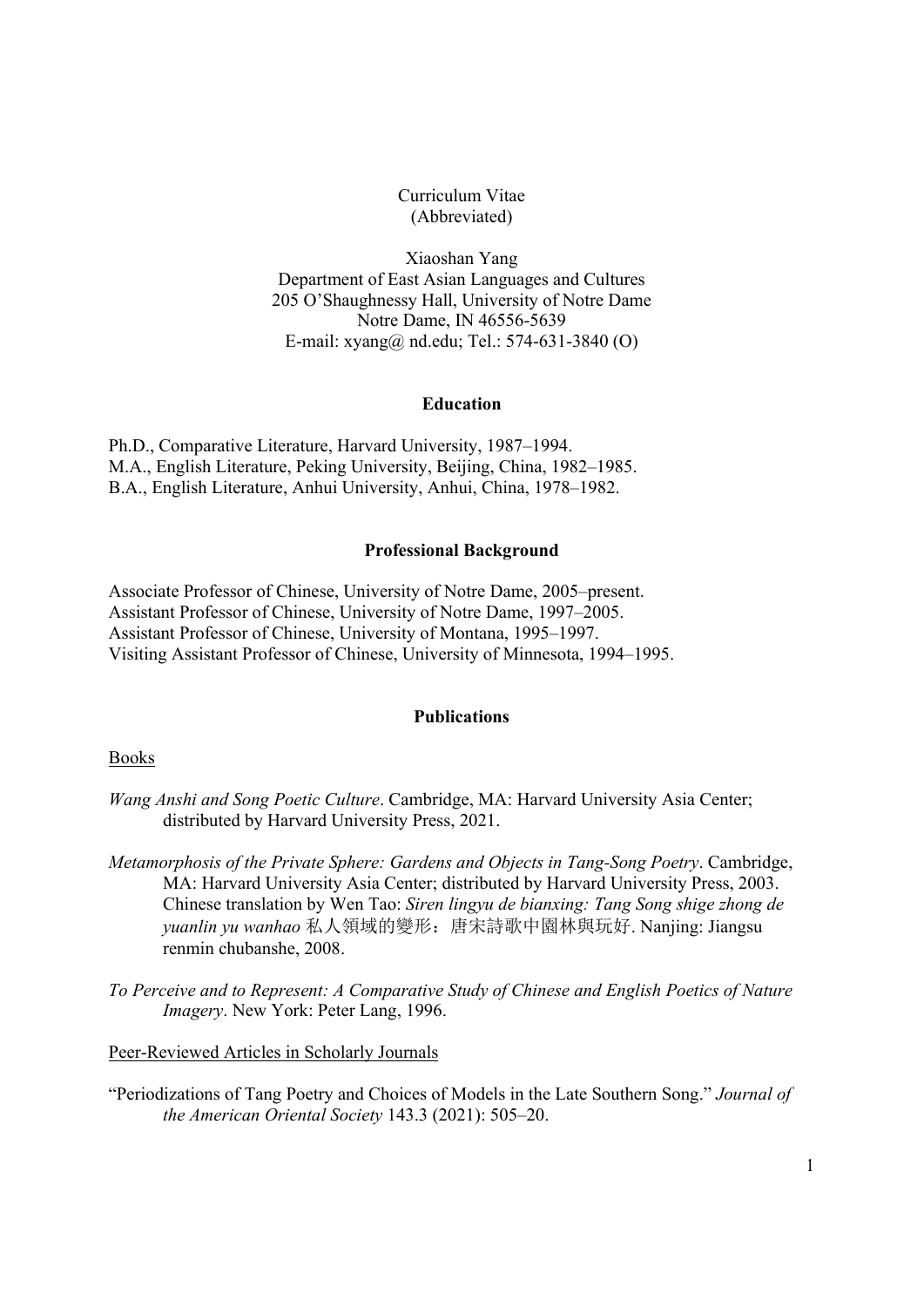- "Su Shi's Gift to Zhuo Qishun and the Sociality of Calligraphy." *Journal of Chinese Literature and Culture* 4.2 (2017): 216–47.
- "Ritual Propriety and Political Intrigue in the Xuande Gate Incident." *T'oung Pao* 98.1–3 (2012): 145–77.
- "Tradition and Individuality in Wang Anshi's *Tang bai jia shixuan*." *Harvard Journal of Asiatic Studies* 70.1 (2010): 105–145.
- "Wang Anshi's 'Mingfei qu' and the Poetics of Disagreement." *Chinese Literature, Essays, Articles, Reviews* 29 (2007): 55–84.
- "Li Deyu's Mountain Villa at Pingquan: Forming an Emblem from the Tang to the Song." *Asia Major* 3rd series, 17, pt. 2 (2004): 45–88.
- "Li Gefei's 'Record of the Celebrated Gardens of Luoyang': Text and Context." *Monumenta Serica* 52 (2004): 221–55.
- "Partisan Rhetorics and the Changing Face of Impracticality in the Northern Song." *T'oung Pao* 88.1–3 (2002): 81–111.
- "Naming and Meaning in the Landscape Essays of Yuan Jie and Liu Zongyuan." *Journal of the American Oriental Society* 120.1 (2000): 82–96.
- "Money Matters: Bai Juyi's Self-image as a Septuagenarian." *Monumenta Serica* 48 (2000): 39– 66.
- "Having It Both Ways: Manors and Manners in Bai Juyi's Poetry." *Harvard Journal of Asiatic Studies* 56.l (1996): 123–49.

Peer-Reviewed Essays in Edited Volumes

- "Bai Juyi." In *Berkshire Dictionary of Chinese Biography*, *Volume 1*, edited by Kerry Brown, 452–64. Great Barrington, MA: Berkshire Publishing, 2014.
- "Idealizing Wilderness in Early Medieval Chinese Poetry." In *Landscapes and Communities on the Pacific Rim: Cultural Perspectives from Asia to the Pacific Northwest*, edited by Karen Gaul and Jackie Hiltz, 91–107. Armonk, NY: M. E. Sharpe, 2000.

Non-Peer-Reviewed Journal Articles and Chapters in Edited Volumes

"Lun Songdai de wanqi fengge lilun" 論宋代的晚期風格理論 (On the Theory of Late Style in the Song Period"). In *Zhongguo wenxue zhong shi yu shi* 中古文學中的詩與史 (Poetry and History in Medieval Literature), edited by Zhang Yue and Chen Yinchi, 141–86. Shanghai: Fudan daxue chubanshe, 2020.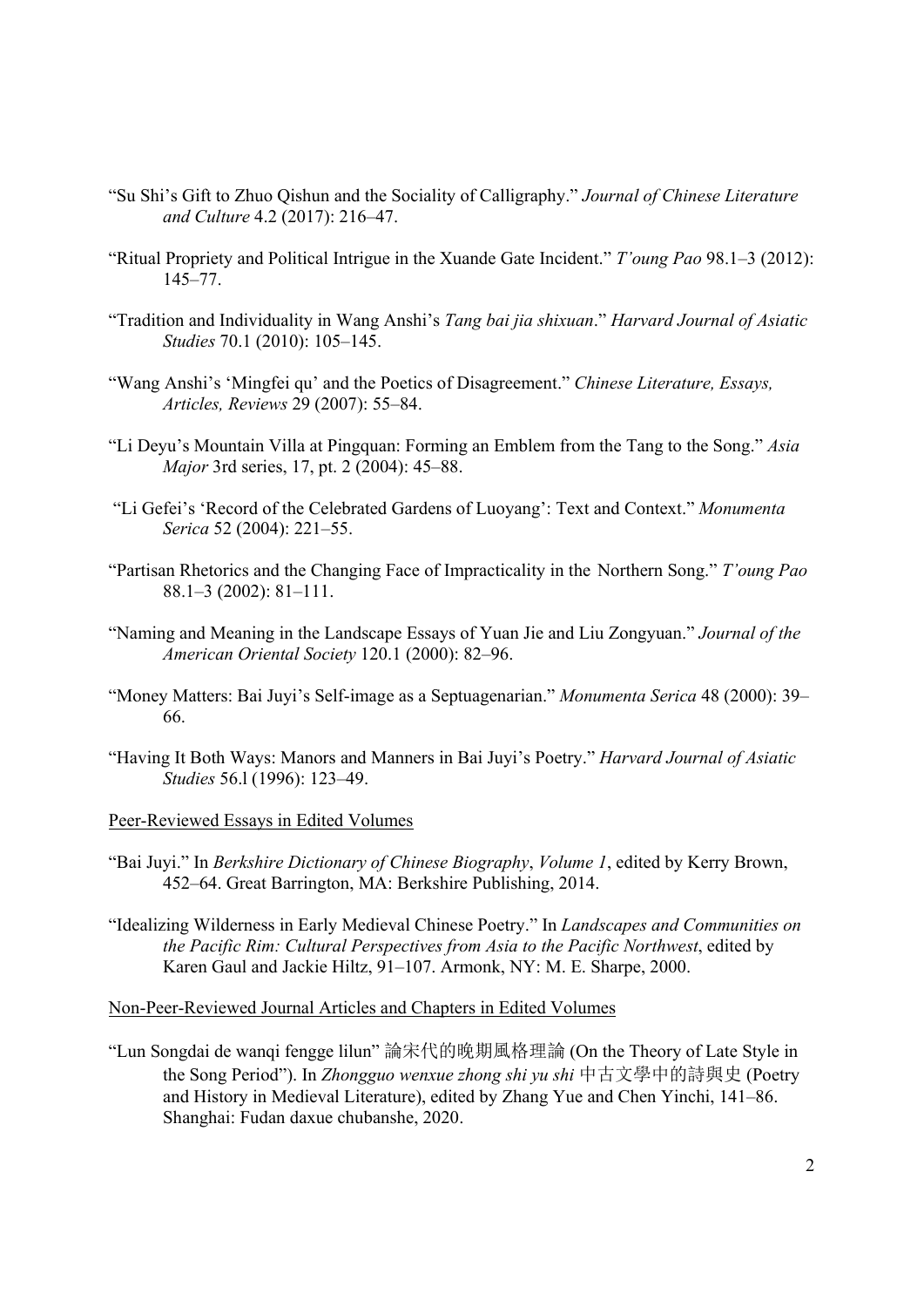- "The Older, the Better: The Critical Conception of Lateness in Song China." In *What Difference Does Time Make? Papers from the Ancient and Islamic Middle East and China in Honor of the 100th Anniversary of the Midwest Branch of the American Oriental Society*, edited by JoAnn Scurlock and Richard H. Beal, 88–107. Oxford: Archaeopress, 2020.
- "Du Fu de jingdianhua yu Songdai de wanqi fengge lilun" 杜甫的經典化與宋代的晚期風格理 論 ("The canonization of Du Fu and the theory of late style in Song dynasty"). In *Zhongguo gudian wenxue yu wenben de xin chanshi: Haiwai Hanxue lunwen xinji* 中國 古典文學與文本的新闡釋:海外漢學論文新集 (New Perspectives on Classical Chinese Literature and Texts: A New Anthology of World Sinology), edited by Bian Dongbo 卞東波, 242–86. Hefei: Anhui jiaoyu chubanshe, 2019.
- "Shipi jiqi xingcheng de youlü: Tang Song shige zhong de Taihu shi" 石癖及其形成的憂慮: 唐 宋詩歌中的太湖石 (Petrophilia and its anxiety: The Lake Tai rock in Tang-Song poetry). In *Shanshui zhi jing: Zhongguo wenhua zhong de fengjing yuanlin* 山水之境: 中國文化 中的風景園林, edited by Wu Xin 吳昕, 131–41. Beijing: Sanlian, 2015.
- "Petrophilia and Its Anxiety: The Lake Tai Rock in Tang-Song Poetry." *Landscape Architecture* 5 (2009): 81–89.

# Book Reviews

- David B. Honey, *The Southern Garden Poetry Society: Literary Culture and Social Memory in Guangdong* (Hong Kong: The Chinese University Press, 2013). *Journal of the American Oriental Society* 135.3 (2015): 652–55.
- Ronald C. Egan, *The Burden of Female Talent: The Poet Li Qingzhao and Her History in China* (Cambridge, MA: Harvard University Asia Center, 2013). *Bulletin of the Institute of Chinese Literature and Philosophy* / 中國文哲所研究集刊 (Academica Sinica), 46 (2015): 165–71.
- Yugen Wang, *Ten Thousand Scrolls: Reading and Writing in the Poetics of Huang Tingjian and the Late Northern Song* (Cambridge, MA: Harvard University Asia Center, 2011). *Journal of Sung Yuan Studies* 43 (2013): 384–89.
- Wendy Swartz, *Reading Tao Yuanming: Shifting Paradigms of Historical Reception (427–1900)* (Cambridge, MA: Harvard University Asia Center, 2008). *Harvard Journal of Asiatic Studies* 69.2 (2009): 498–503.
- Ronald C. Egan, *The Problem of Beauty: Aesthetic Thought and Pursuits in Northern Song Dynasty China* (Cambridge, MA: Harvard University Asia Center, 2006). *The Chinese Historical Review* 14.1 (2007): 144–47.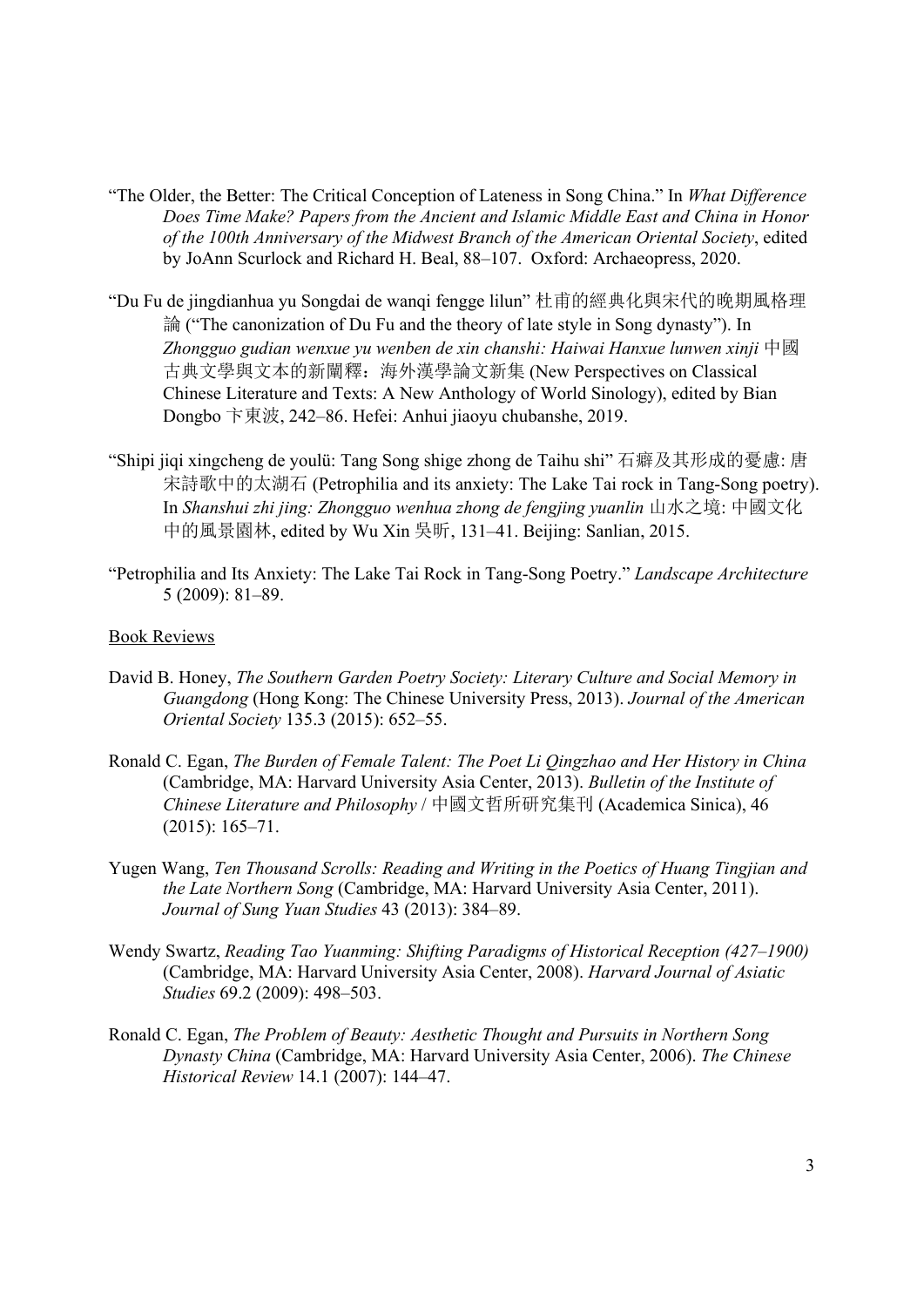- Collin S. C. Hawes, *The Social Circulation of Poetry in the Mid-Northern Song: Emotional Energy and Literati Self-Cultivation* (Albany, NY: State University of New York Press, 2005). *Harvard Journal of Asiatic Studies* 67. 1 (2007): 226–28.
- Anna M. Shields, *Crafting a Collection: The Cultural Contexts and Poetic Practice of the*  Huajianji *(Collection from Among the Flowers)* (Cambridge, Mass.: Harvard University Asia Center; Distributed by Harvard University Press, 2006). *Asian Studies Review* 30 (2006): 417–18.

# Translations

Forty poems and prose pieces on Chinese gardens in *The Dumbarton Oaks Anthology of Chinese Garden Literature*, edited by Alison Hardie and Duncan M. Campbell (Washington, DC: Dumbarton Oaks Research Library and Collection, 2020), pp. 66, 68–80, 83, 85–89, 96– 112, 127–31.

#### **Major External Research Grants**

Fellowship, the American Council of Learned Societies (2013–2014).

Fellowship, the National Endowment for the Humanities (2000–2001,).

Post-Doctoral Research Grant, the Chiang Ching-kuo Foundation for International Scholarly Exchange (2000–2001).

## **Academic and Professional Awards**

Rev. Edmund P. Joyce, C.S.C Award for Excellence in Undergraduate Teaching, University of Notre Dame (2011).

Certificate of Distinction from the Derek Bok Teaching Center, Harvard University (1993).

Harvard-Yenching Dissertation Fellowship (1992–1993).

Harvard-Yenching Doctoral Scholarship (1987–1990).

Harvard-Yenching Junior Visiting Scholarship (1986–1987).

### **Teaching**

Regular Courses Taught at Notre Dame